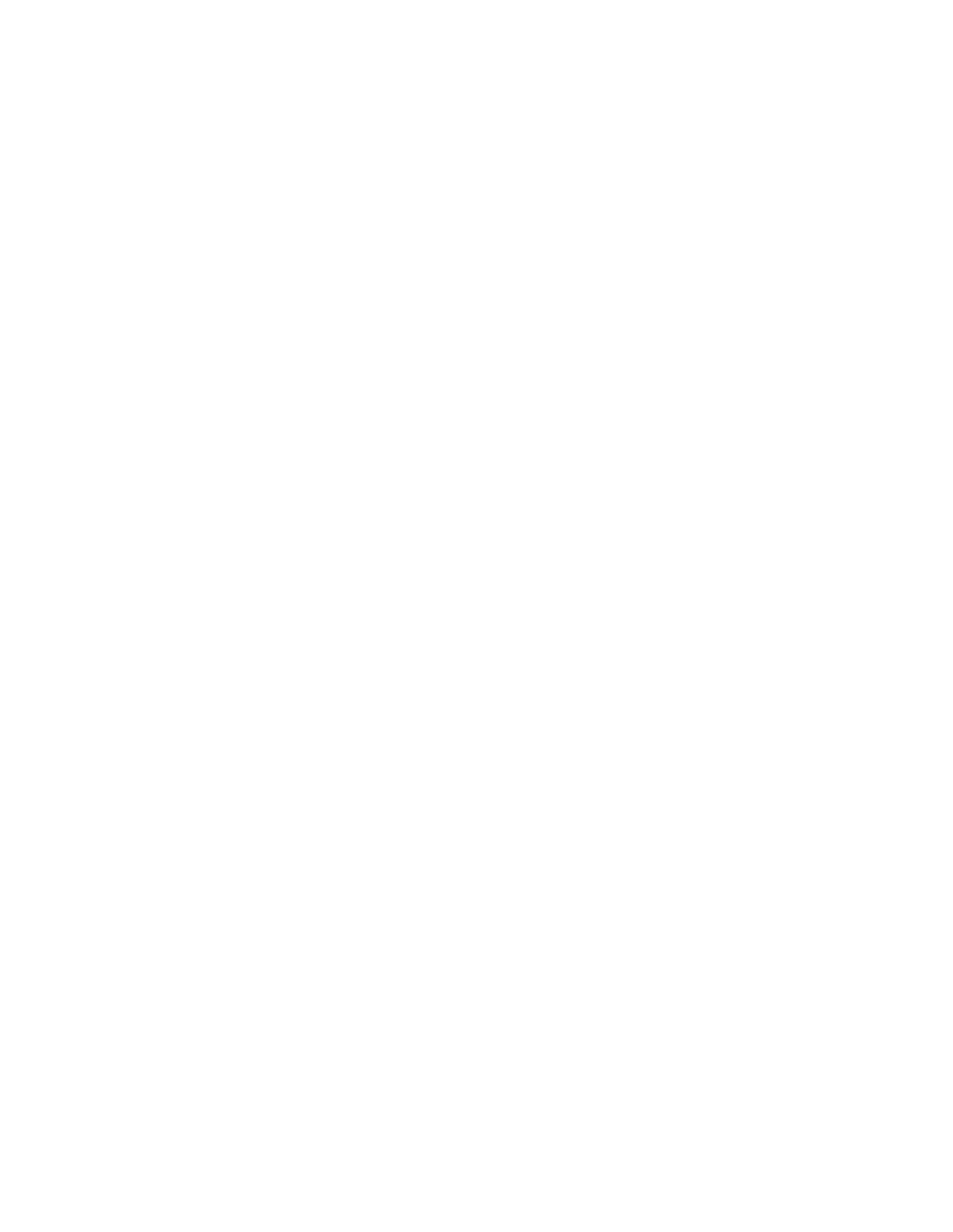#### **The author**

Jacky Yau currently working as Service Delivery Manager in Compass Offices, a company providing services offices space for their customer, he is focusing providing IT solution to start up companies and organization which building up their office in Hong Kong. Jacky also working in some organization like MTR, Cathay Pacific, AXA and Chartis Insurance as IT professional. Apart from working as IT professional, Jacky also contribute in Shatin as the district developer of Civic Party.

Jacky got Microsoft Most Valued Professional award, an award for a group of IT professional during 2006-2010. He built up more than 50 companies IT structure already, and managed more than 100,000 computers. He also participate a lot of successful IT projects.

Jacky was honored at University of Greenwich as Master of Information System. He is graduated at Hong Kong Shue Yan College major as Honor Diploma in Sociology.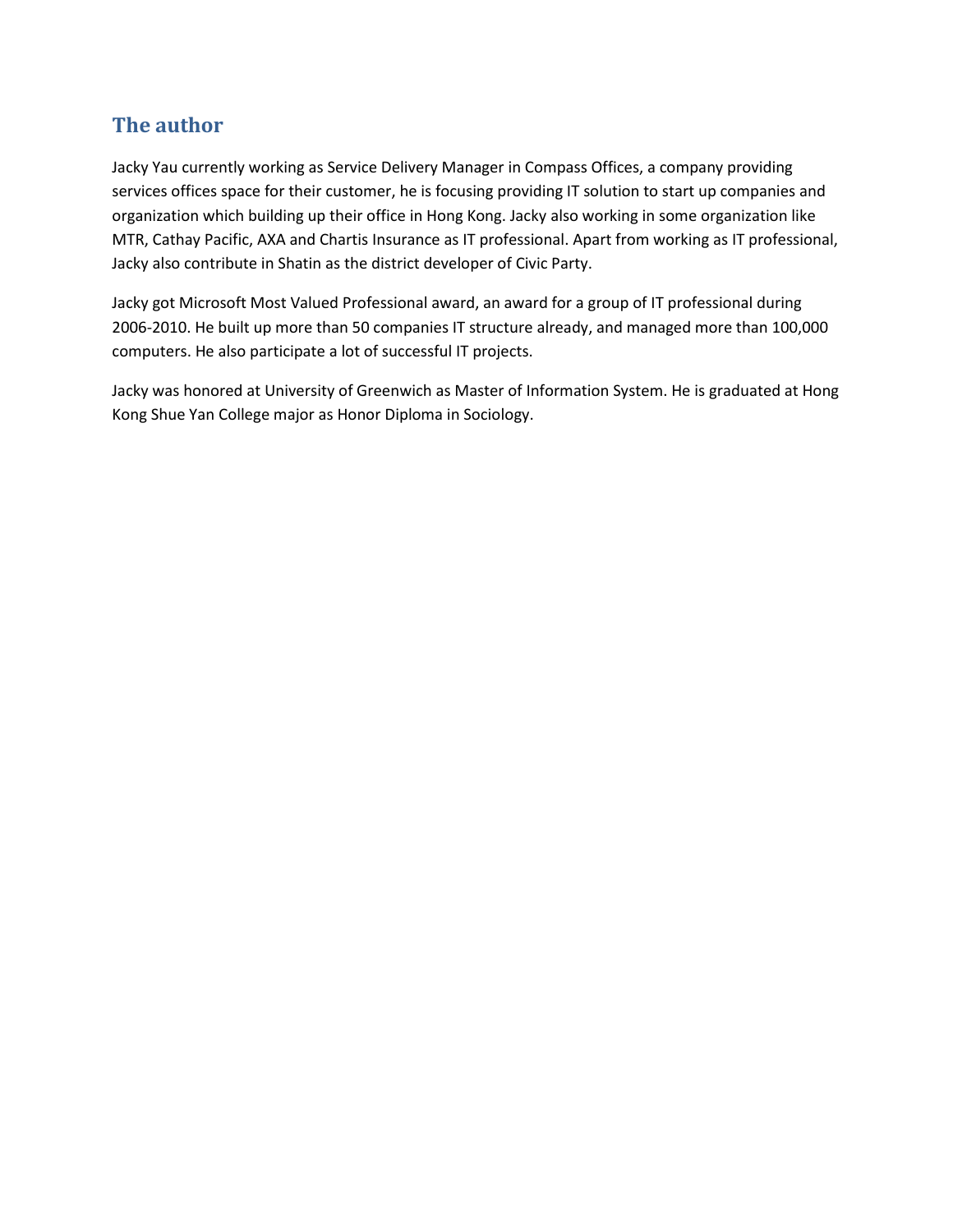## **Contents**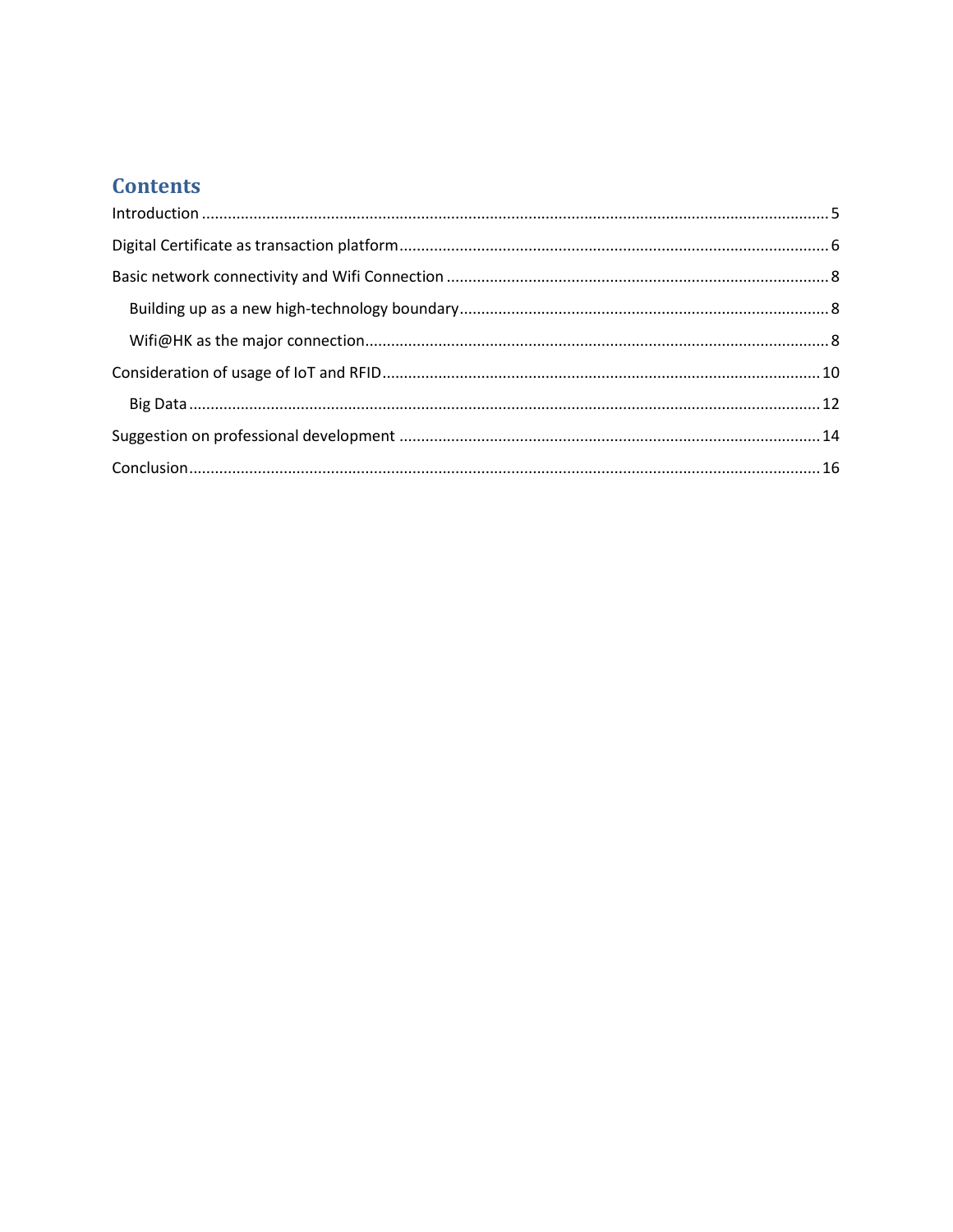#### <span id="page-4-0"></span>**Introduction**

I am pleased to present my opinion on the "Digital 21 Strategy". This document summarize my opinion on the suggestion of developing Hong Kong into a digital city, and how to maintain and create a digital city to assist Hong Kong to become an information city, and provide state of art digital services in the world.

Hong Kong is a city with high population density, this helps the telecommunications organization can develop high coverage Internet connection with relatively effective investment to cover the entire islands. It also strengthened the power for the city to become a high technology and internet coverage location. However, the limitation of land resources and high labour cost also become the problem for Hong Kong to develop innovative industry. It will become one of the main concerned for the government to develop computing industries.

IBM provided a report for the recommendation of Hong Kong's digital development. It covered difference area including education, infrastructure coverage, develop and user awareness. Although the report also encourage new business development, it was missing the coverage of professional education, and the needs of enhance the professionalism of the industry, which is one of the pull factor for the development of IT Industry in Hong Kong.

In the following sections, I will try to explain my opinion base on the IBM's digital 21 report for 2012.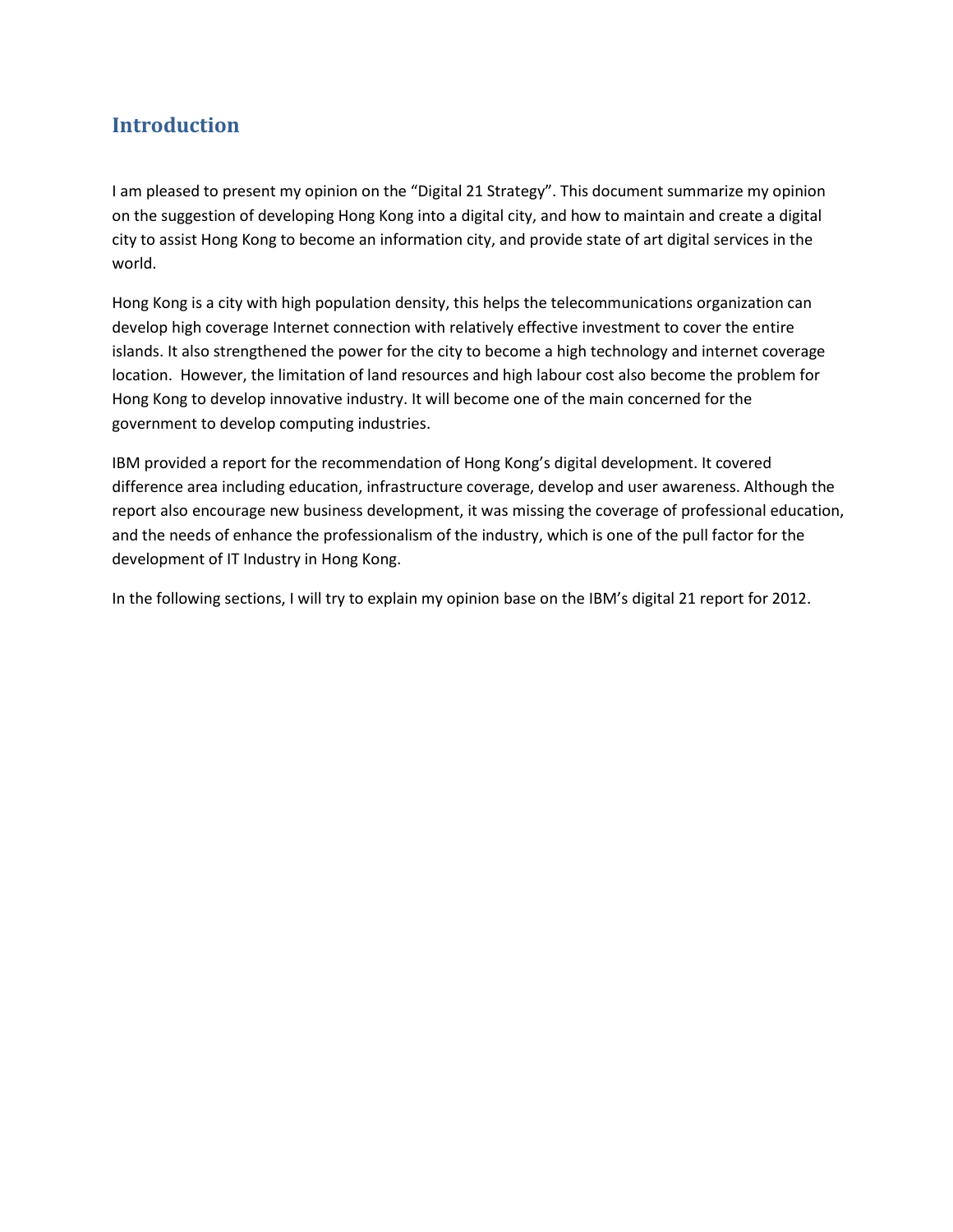## <span id="page-5-0"></span>**Digital Certificate as transaction platform**

IBM bring out that the technology development is changed compare with the last Digital Report in 2008. The internet technology is developed rapidly. As the most ICT developed city, Hong Kong is also become most of Smartphone users in the world.

Although more than 80% of Hong Kong households had personal computers in 2012<sup>1</sup>, most of the Hong Kong residence using Internet for traditional internet searching and communication only. Although the percentage of internet payment is increasing, there have only 44.5% of the household was using internet for online payment during the past year.

One of the reasons may because Hong Kong has high population density compared with other countries. However, some of the China based Internet platform such as Taobao.com which is providing products from China with cheaper price is attracting the eyebrows of Hong Kong people to participate; however, the level of participation is still very low compare with offline sales. It is because Hong Kong is too accessible and the people are enjoying the shopping experience<sup>2</sup>.

It proved that Hong Kong people is still have hesitation on internet payment services, and it is believe that the security of internet payment is one of the concern.

In the report from IBM, it suggested that the government should further develop personal certificates as one of the digital 21 strategy. To further evaluate the project, I will also suggest the government to increase the recognition of this certificate, in order to gain the public to use this certificate for their daily transaction. The government also provides more platforms for the public to using this certificate. In order to provide the best environment for the end users, government could provide some incentives for the developer to start putting personal certificate as one of the media of transaction.

Electronic payment, mobile payment will be one of the major media for payment. However, the security of such kind of method is still a nightmare. To make this project successful, the authority should also get involved with some of the digital authority organization such as Verisign to recognize the certificate, it should also able to import to all computers in Hong Kong as a package, to allow users to retrieve those information, and update the related record easily.

The report also suggested to use digital certificate actively on government services. It is definitely can help the government to minimize the cost for the services. However, again the identify identification is one of the major concern on the digital certificate. The government should be able to make sure the

 $\overline{\phantom{a}}$ 

 $^1$  Usage of Personal Computers and Internet Services by Hong Kong Residents, 2000 to 2012, Hong Kong Monthly Digest of Statistics, May 2013;<http://www.statistics.gov.hk/pub/B71305FA2013XXXXB0100.pdf>

 $<sup>2</sup>$  Why Hong Kong People are afraid of online Shopping – Despite a highly developed infrastructure for e-commerce,</sup> consumer culture in Hong Kong is stuck in offline mode, Christopher DeWolf, 16 Feb, 2011; <http://travel.cnn.com/hong-kong/shop/why-are-hong-kong-people-afraid-online-shopping-441145>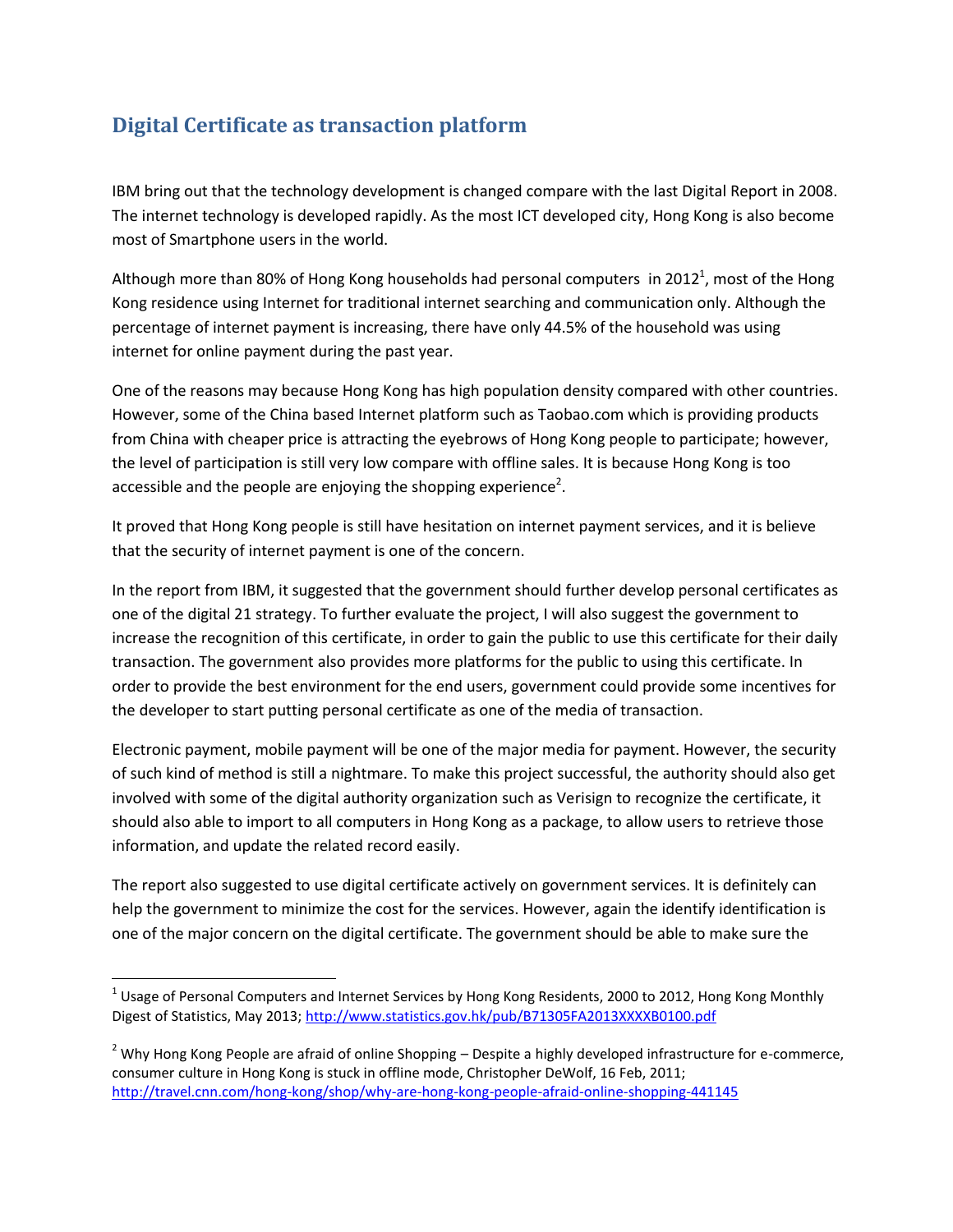digital certificate is accurate to identify the user. However, the government should need to consider enhancing the existing infrastructure, and authorization method.

It is suggested to setup some of the Kiosk type of application platform in difference location, citizen can use their ID card with certificate, and a second method of identity such as fingerprint to identify the person, and they can use the platform to apply for some of the government services such as passport, car license or some of the change of the record. It can further release the need of the application time, and also can allow the government to enhance their services, by providing 7x24 services via kiosk.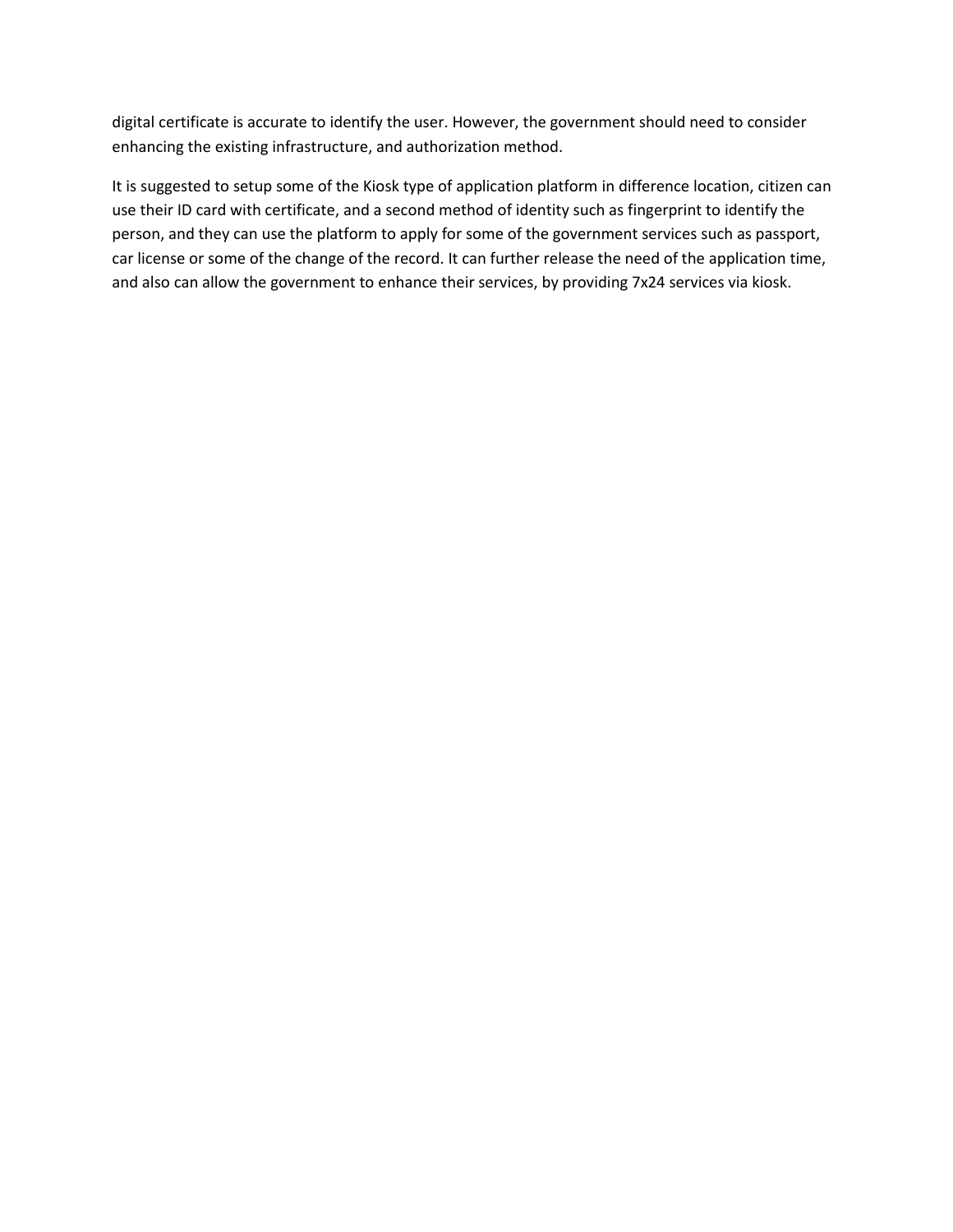#### <span id="page-7-0"></span>**Basic network connectivity and Wifi Connection**

As one of the highest internet speed location, Hong Kong enjoy the best location for developing connection with Europe and American counties. As the center of Asia, Hong Kong got the best geographical benefit to develop connectivity with those countries. Together with local connectivity, Wifi connection is one of the tools for Hong Kong to develop as a digital cities. From the report by IBM, they suggested to increase coverage of Wifi connection and internet connectivity.

#### <span id="page-7-1"></span>**Building up as a new high-technology boundary**

One of the suggestion on the IBM report showing that we should develop data center as one of the core infrastructure. It is agreed that Hong Kong should develop it because the network infrastructure is outcompete with other countries. Hong Kong, as the center of Asia, have the fastest internet connection to Europe and America. It is beneficial if Hong Kong can develop data center locations, and allow companies to place their regional data center in Hong Kong.

It create the base for Hong Kong to develop as location of data center. The government was starting to increase the occupancy of Data Centre in Tseung Kwan O; it is the starting point for Hong Kong to be developed as a data center. However, Hong Kong still need to cope with the problem of high land price and labour cost, which is the problem for Hong Kong to develop data center solution.

To cope with this problem, it is suggested that the government should provide more resources such as infrastructure resources and land resources to setup data center in Hong Kong. We can also research cooling system using seawater or other tools which is already in place to make Hong Kong as the best data center. We can also enhance the supporting and remote monitoring tools for user to manage their servers located in Hong Kong.

#### <span id="page-7-2"></span>**Wifi@HK as the major connection**

l

The report also suggested to implementing more service as the infrastructure of the city, such as free Wifi for most of the areas in Hong Kong, and promoting the big data and cloud computing as the means of the life.

It is true that Wifi can assist the public to access the internet faster. However, there have concern on the network connection requirement as well as the needs of the user to using Wifi in the public area as most of the mobile phone should already have internet plan.

The Google report showing us that more than 63% of Hong Kong citizen using smartphone<sup>3</sup> as their mobile device, 96% of them have their data plan to connect to internet already. It is doubt that the need

 $3$  Google Hong Kong's Our Mobile Planet Smartphone Research – Compare between Hong Kong and other Asian countries,<http://www.thinkwithgoogle.com/mobileplanet/en/>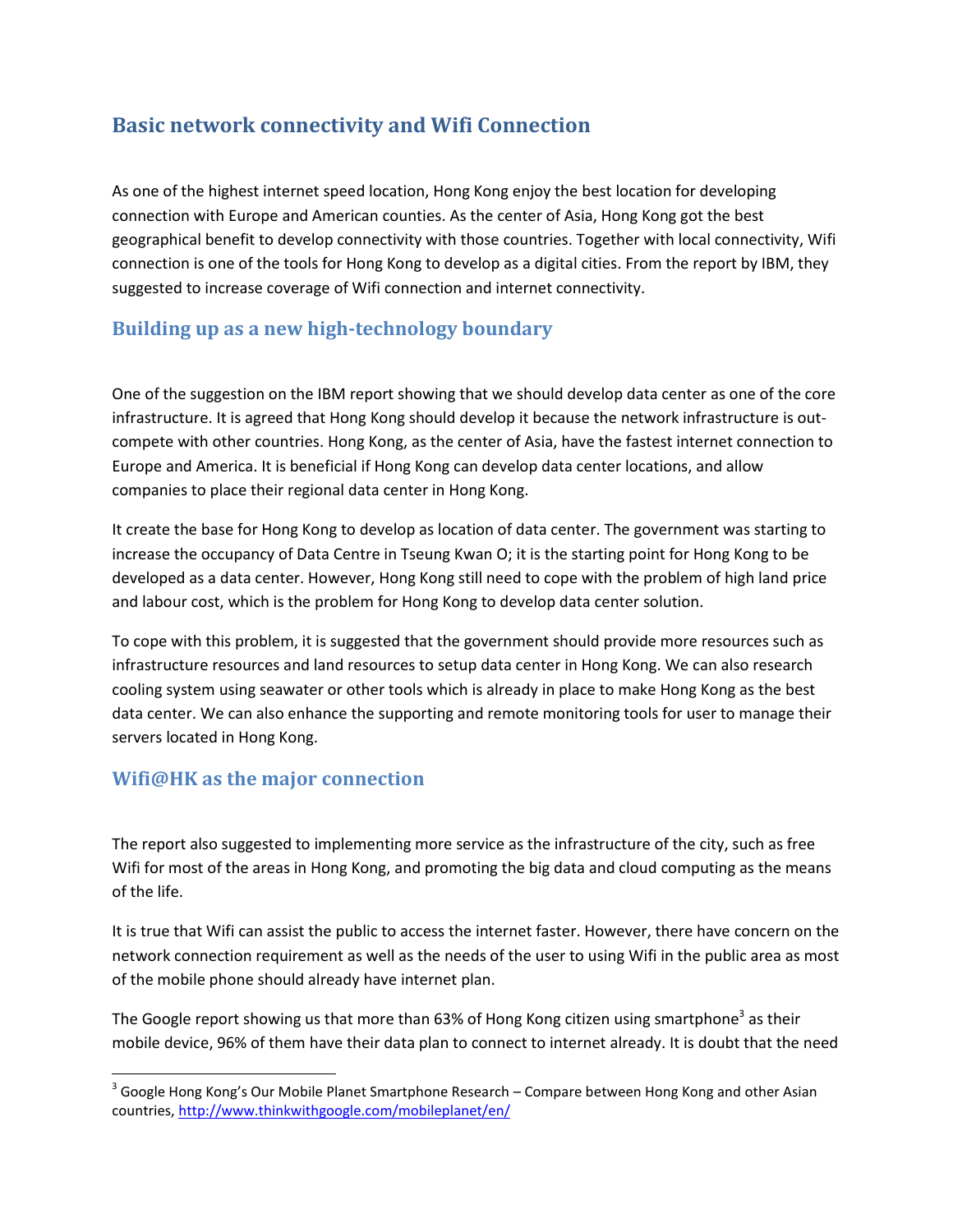of Wifi connection is still mandatory. The government should encourage public to make use of public facilities such as the resources from public libraries for internet entertainments and study instead of building up successive Wifi resources.

Also, the wifi connection is actually helping the visitor to using the citizen's resources to subside the visitors. We also need to estimate the usage of wifi connection in difference location to install enough equipment if we are using Wifi for connection. It will create additional cost including administrative cost for tourist to using public resources. The government should make use of the resources on other criteria such as environmental protection, in order to increase the familiarity of the city.

Basically, we need to enhance the Wifi connection for all location, although there have Wifi provided by difference service provider, their quality is very poor. We believe that the full Wifi in Hong Kong is required, but there have couple of technical issue need to be adjust.

The usage of Wifi connection is one of the concern. It is required to estimate the population on each location in order to provide difference bandwidth and connectivity. However, it is difference compare with location. The government should have more research for how the people using internet and adjust the hardware in certain locations.

To cope with the equipment problem, we can implement some control on the system such as time limit to using Wifi connection. It can be managed by the equipment that providing WIfi connection. The benefit to have time limit are we can easier for us to control the connectivity.

The government should also consider the interference of the signal because of too many Wifi Router in location. It will cause the connection not stable. To cope with this, we can setup the Wifi signal with difference channel. However, it will consider the overall environment.

The investment on Wifi connection should be minimized, but the government can consider opening the 3G/4G market in order to lower the cost of using 3G/4G connection. With the control from market we can ensure the fairness of usage of our internet connection, and the government can also attract Telecommunication service provider to enhance their services, to achieve mutual benefits.

Although there have some voice on the public on the new spectral arrangement, it is believed that the existing spectrum should still have room for our development. Also, the government can also consider providing both 3G and 4G spectrum for difference audience in the society. It will more efficient then providing full Wifi system to the public or the government may also consider to using 3G/4G as the backup for the end users.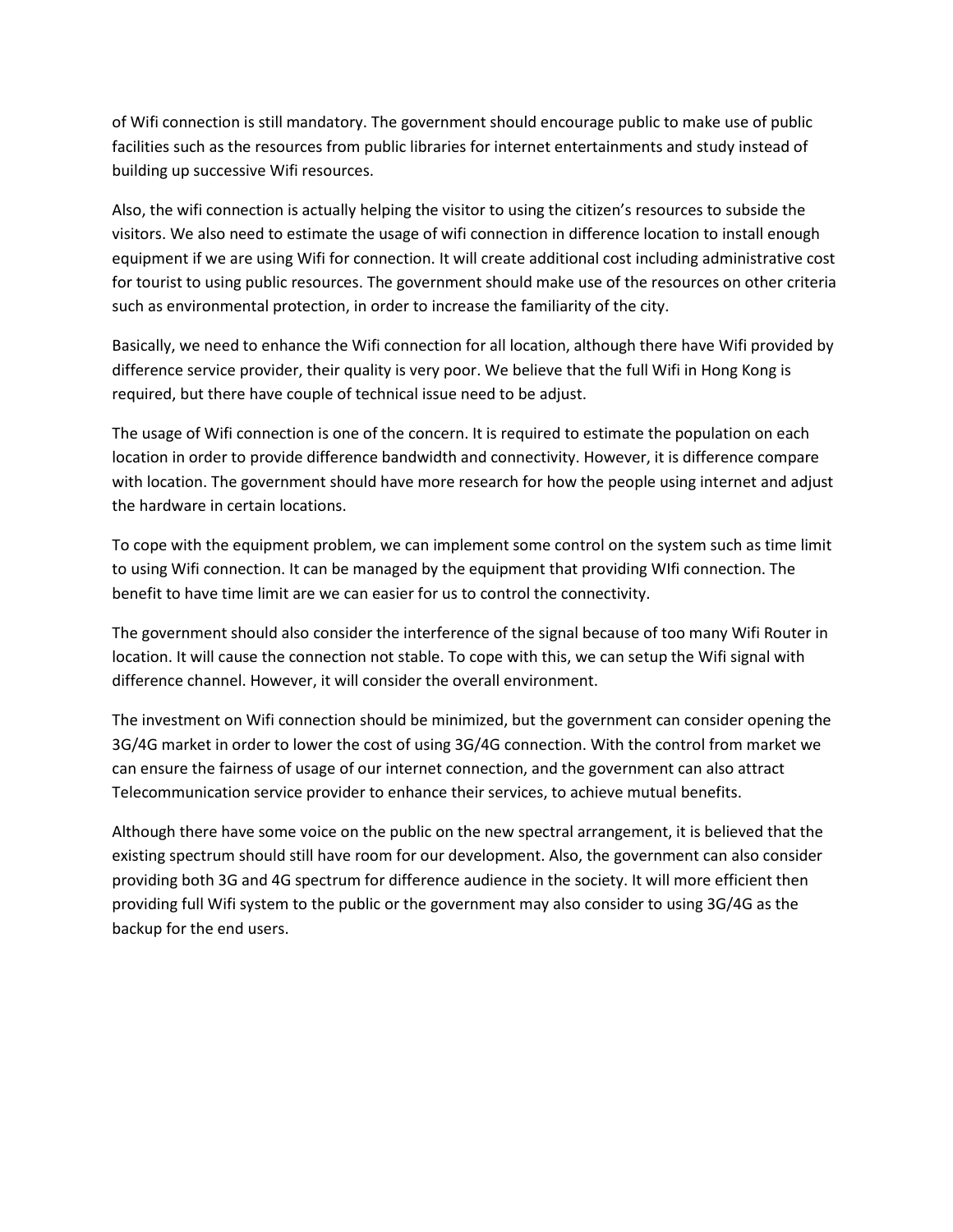### <span id="page-9-0"></span>**Consideration of usage of IoT and RFID**

Internet of Things (IoT) is trying to making everything into a searchable internet world. User is able to access the information on each product easily to review the content and healthiness of the products. The report suggested that Hong Kong should make use of IoT with RFID and big data to transform the city into digital life.

IoT being built and operating in difference industry in most of the developed countries. As one of the most enhanced internet developed country in the world including China, the development of Internet of Things is not mature. Although it is estimating there will have 50 billion of things will connected to internet. The role of Hong Kong should not be clear compared with another location.

As the report suggested that Hong Kong so develop more IoT with big data, our recommendation is Hong Kong is relatively small in resources and the market is not big enough compare with another location. The limitation of land resources cannot create demands on Big data and IoT for the business.

As the only reason of the development problem is because Hong Kong has very limited land resources. It made condense population and the requirement of long distance data transfer is minimize. On the other hand, most of the industry was moved to China in 1990's. It made the development on RFID and Internet of things is controlled by the development in China. Although Internet of Things broken the limitation of physical boundary, it cannot changed the industry structure of Hong Kong, it made the development of RFID will not happened.

The typical problem on land resources make Hong Kong does not required furthering developing Internet of Things. Difference with other countries, Hong Kong is high density and the overall city is small in scale compare with the other countries such as China. Hong Kong has relatively better transportation facilities compare with another counties as well. It limits the resources and the demand of developing internet of things compare with other countries.

The report suggested to develop internet of things in some of the business such as car park or transportation, it can further implement in the sense of infrastructure, but it may not able to assist Hong Kong to have more development because of those limitations. However, Hong Kong should consider making sure of the experience from nearby countries such as China and Singapore, to building up some of the resources to enhanced our digital life. Some transportation organization such as MTR and KMB already using Big Data to implement route information and waiting time for next bus. It is one of the good development using big data, and it is recommended to building up more so the city easier to obtain more information in the fingertips.

Furthermore, the development of IT in the life will also require more popular training and demonstration to the end users in order to allow them to understand more about Internet and how it can bring this into their life. It will incurred training for the professional and to all levels. It is also one of the ways to introduce this to the end user.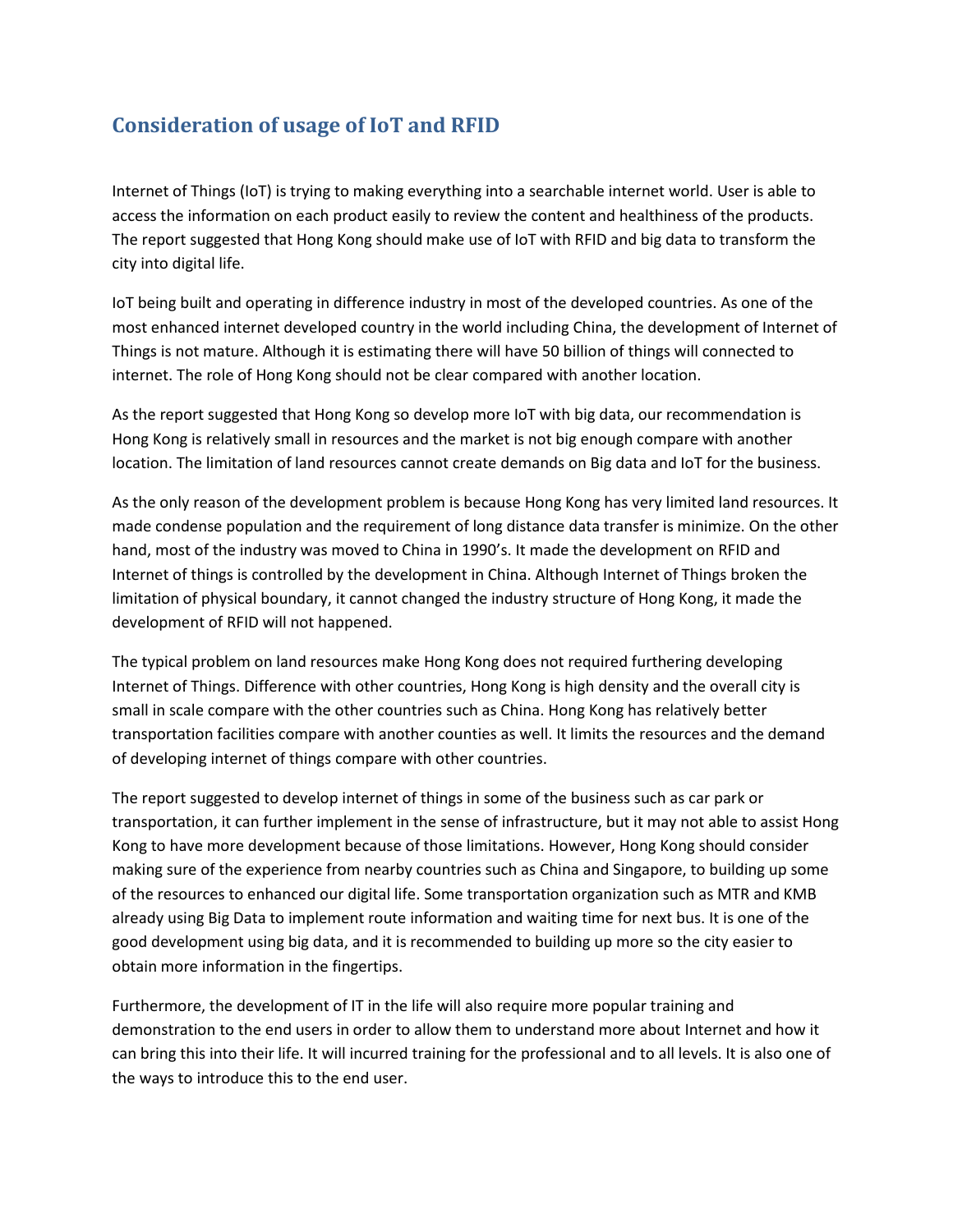The government can also encourage to setting up some IoT services. Such as electrical doctoral services, public facilities services were already implemented in the market to allow end users to get some information.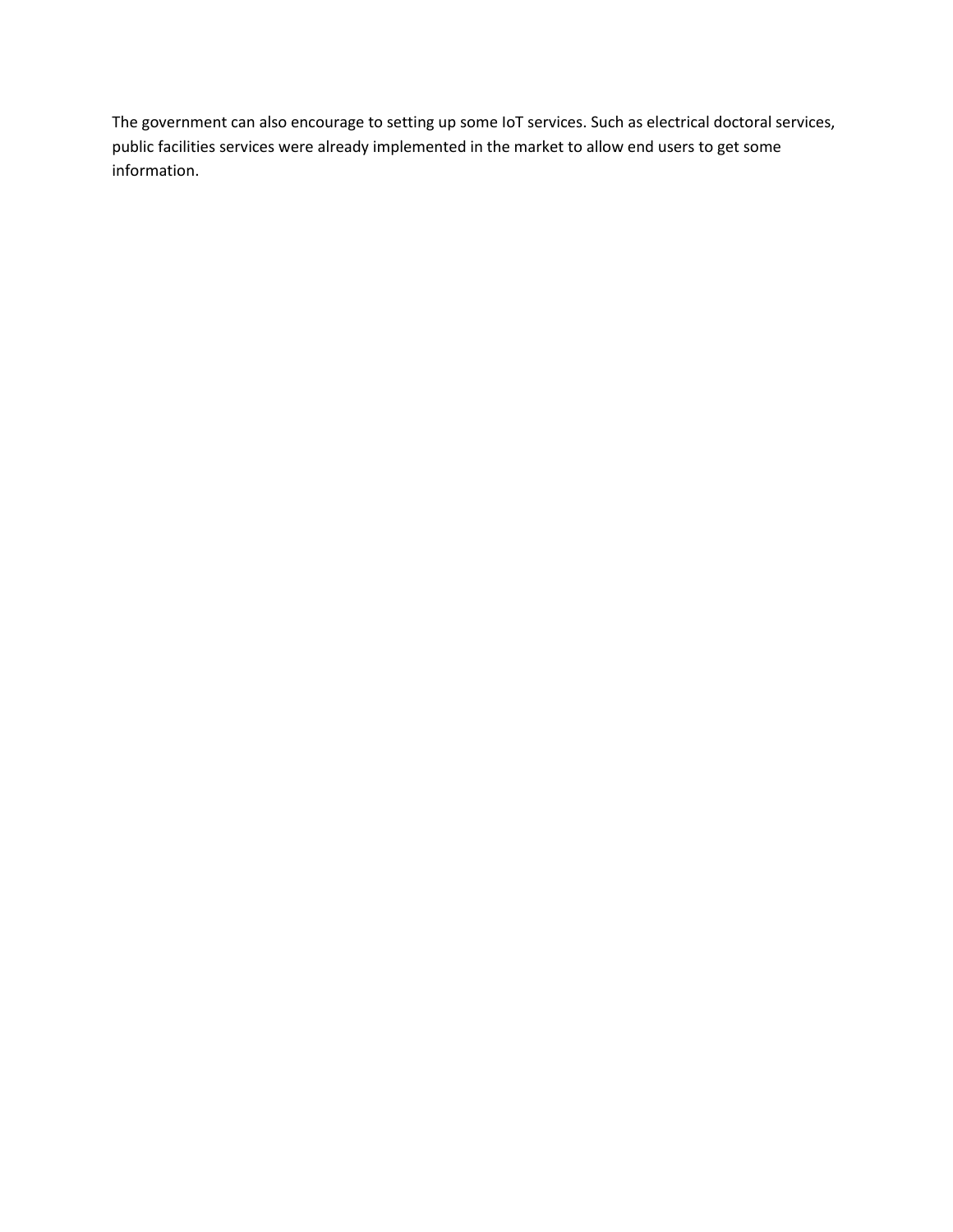#### <span id="page-11-0"></span>**Big Data**

As the previous section mentioned that more than 96% of the citizen using smartphone as the communication tools, the Government should further develop the cloud computing strategy to both Hong Kong companies and household. The government should develop more data centre, or using those existing industrial building to set up large scales data centres. The government should also invite large organization to setup their data center in Hong Kong, or provide subsidies to those organizations to setup their data centres.

The use of big data is assisting Hong Kong people to enjoy their digital live. There have more than 83% of the company agreed that Big data can give them convenience to made a more correct decision. However, there have a lot of issues such as security, placement of the data and the computer expert on data mining is still storage in computer industry. And the most important issue is there have no company in Hong Kong can prove out the ROI of using big data in their industry. Compare with another country such as Korea, Hong Kong is behind those them for the implementation and testing.

The government should assist both public and private organization to develop their own database. Such as digital car park control and the apps to allow drivers to understand empty parking space locations, or even the digital household equipment such as auto power control. The subsidies from the government can allow citizens to improve their living condition to more automated and digital.

Government should also encourage the development of big data applications. The authorities should release more data on computer platform, to allow the developer to develop suitable application for to get the data feed from their centralize data center storage.

Hong Kong enjoys the best data connection and has couple of submarine data line to US and Europe. It is the basic for Hong Kong to develop large data centers. As the base of data centers, Hong Kong should develop more large scale data center to continue to enjoy the harvest of the internet development. However, the problem of limited land for development of data centers is keen and become one of the problem on the development. Although there have some new data centers developed in Tsueng Kwan O, it still has very limited data centers which can provide enough facilities. The government should start to consider acquiring new land resources to maintain the competitive advantage of data centers. We can also consider to acquire land resources in neighbor such as Shenzhen, to develop large scale BCP data center with direct connection to Hong Kong, to cope with the land resources problem.

The challenge from the neighborhood location is also needs to be addressed. China, Taiwan and India is occupying the entire Hong Kong IT business by develop program in their locations, and developing their business in Hong Kong. Definitely it will making difference competition in Hong Kong. However, high land and resources cost in Hong Kong is the main reason to make IT industry cannot out compete with the rest of the countries. Hong Kong should consider to develop a team of people to analyzing those data, and increase the level of cooperation with China and those countries.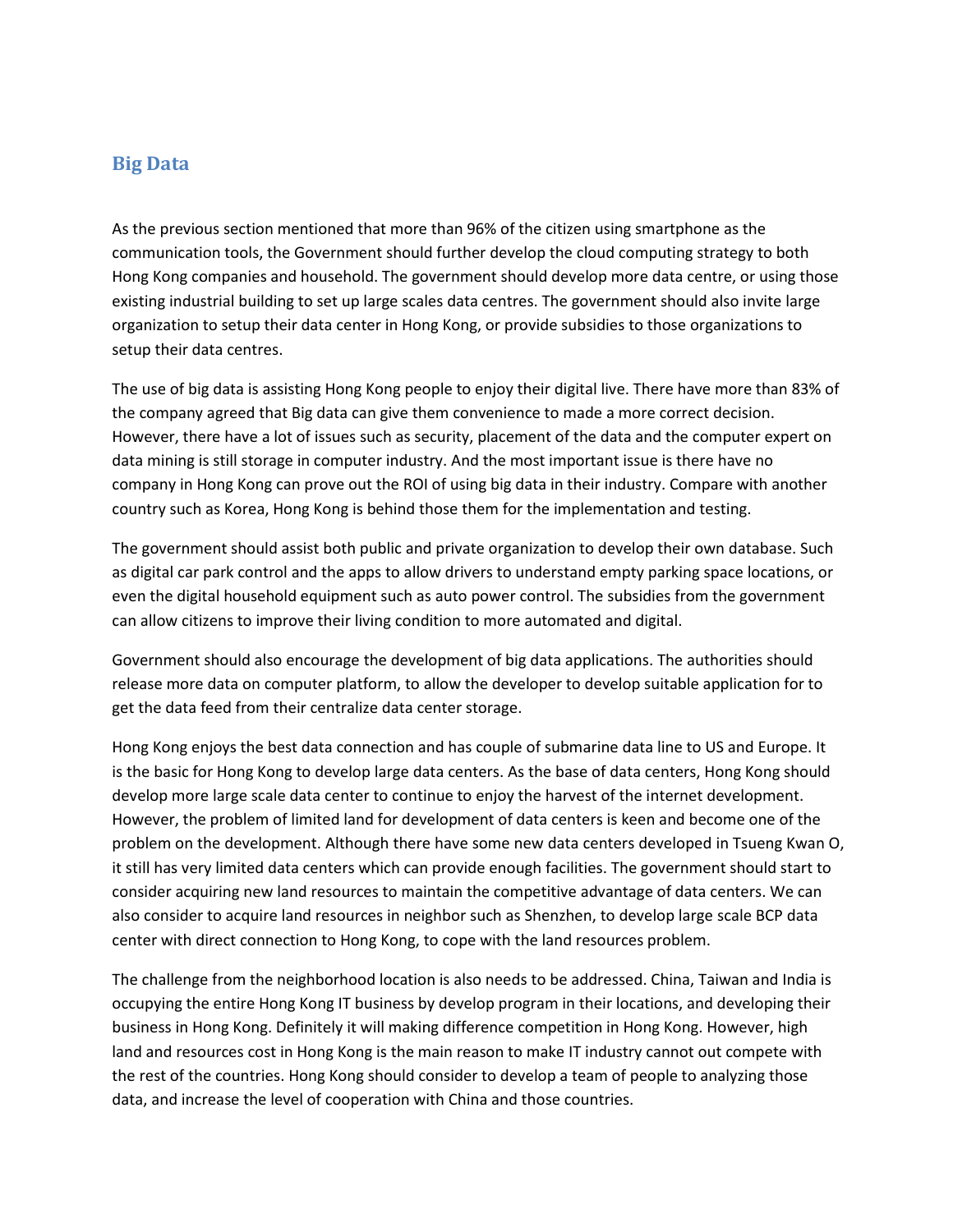To enhance the security on data communication is also one of the key considerations to develop big data society. The more data in the internet, the higher security is required. Hong Kong should start to encourage mobile security and data security towards mobile devices, in order to secure those data transmissions.

To develop the big data in the society, the government could provide more data to the public to use. Changing the serving method from traditional service desk to virtual platform also required big data information. So the government should have better planning on their data.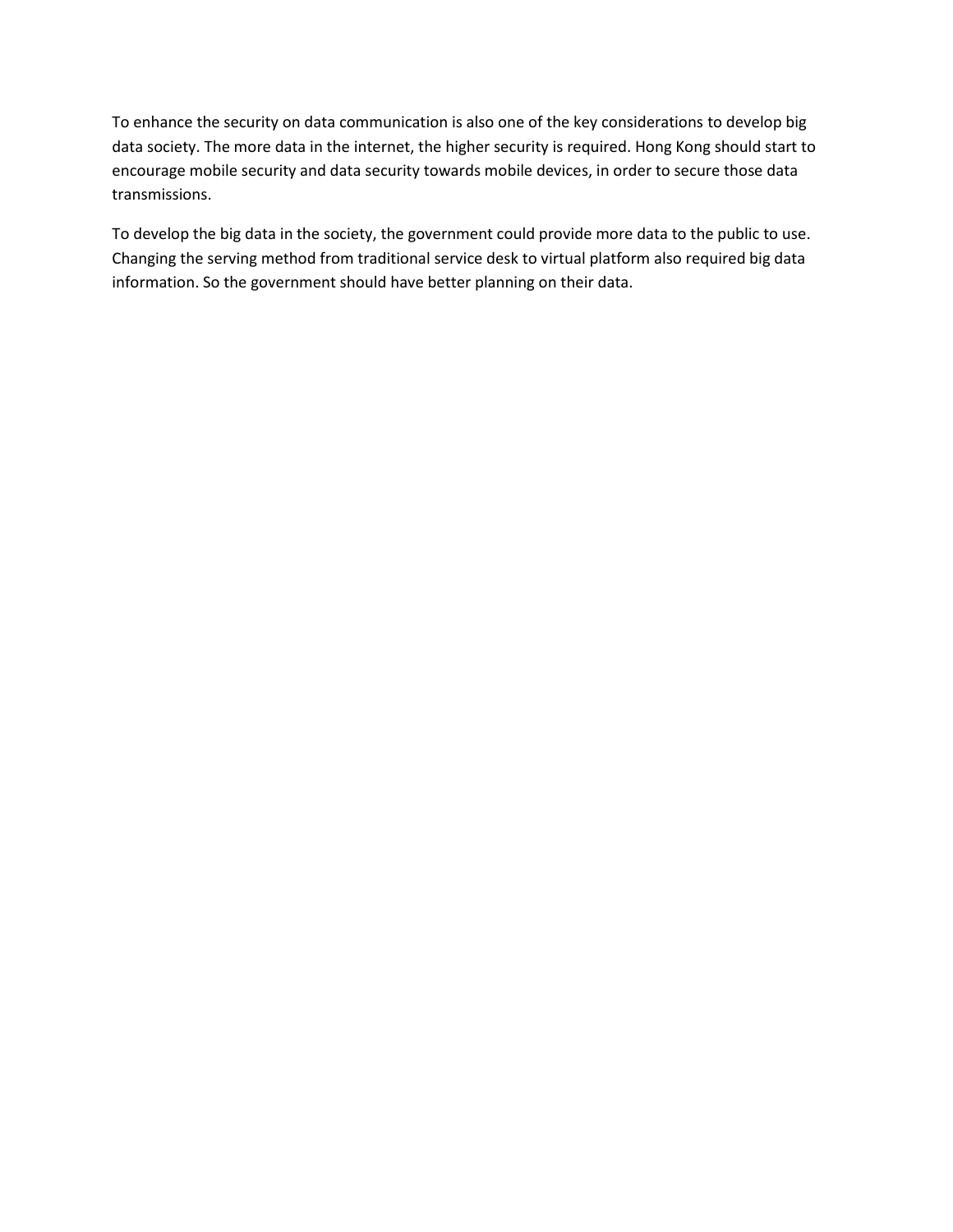### <span id="page-13-0"></span>**Suggestion on professional development**

The government also suggested increasing the level of professionalism through educational development. It is true that the development on education can groom a group of professional to the industry and increase the overall knowledge on the industry.

The report suggested that the government should start to include programming language in lower level of education, it is true that the new education can allow student to learnt computer language better. However, the needs of the development is faster than the change in the industry, it makes most of the syllabus in the college are not satisfied the needs of the market. It is required to have additional training for the IT professional to understand the current needs in the market.

The challenge of IT professional from overseas are also one of the issues for Hong Kong development. There have a lots of IT expert in surrounding cities such as China, India and Taiwan. However, in Hong Kong the development of IT industry are relatively slow. Most of the large organization are using Hong Kong as a sales office only. It makes the industry cannot improved and makes the courses less attractive.

The government should enable the industry not only by increasing supply of the resources, but also need to create demand of the industry in order to attract more members to join the industry. It is suggested to indepth the relationship with difference worldwide organization, and arrange them to setup R&D offices in Hong Kong. It is sure that the demand of IT will groom the supply of IT professional and assisting the development of IT industry.

The report also suggested Hong Kong should connected with universities for the IT development. Apart from this, we believed that Hong Kong can take more active role on the product consulting, which provide information for the business to develop their product. However, it will also need to have a change on the syllabus to focus more project management and business. Those are the topics that the report stating that Hong Kong is lacking of this type of person.

Hong Kong should also trying to professionalize the IT industry in order to attract more youngsters to join this industry. Same as another industry like accounting, IT industry should be a professional industry but the image and salary is not reflecting the needs of the industry. It is solely because of the supply of professional is excessive as the result of financial crisis in 2008. There was a lots of IT graduate which have less experience than expected skills which make the industry cannot further develop, and becomes shortage of member in some fields especially those fields which the entry point is not strict. Hong Kong should develop some policies for the recognition in the long run.

To increase the adoption of professional development, the government can increase the level of participate with the foreign government to linkage their online library information to Hong Kong major resources in Library. They can also increase the level of exchanging data, research information and result with Hong Kong academic organization.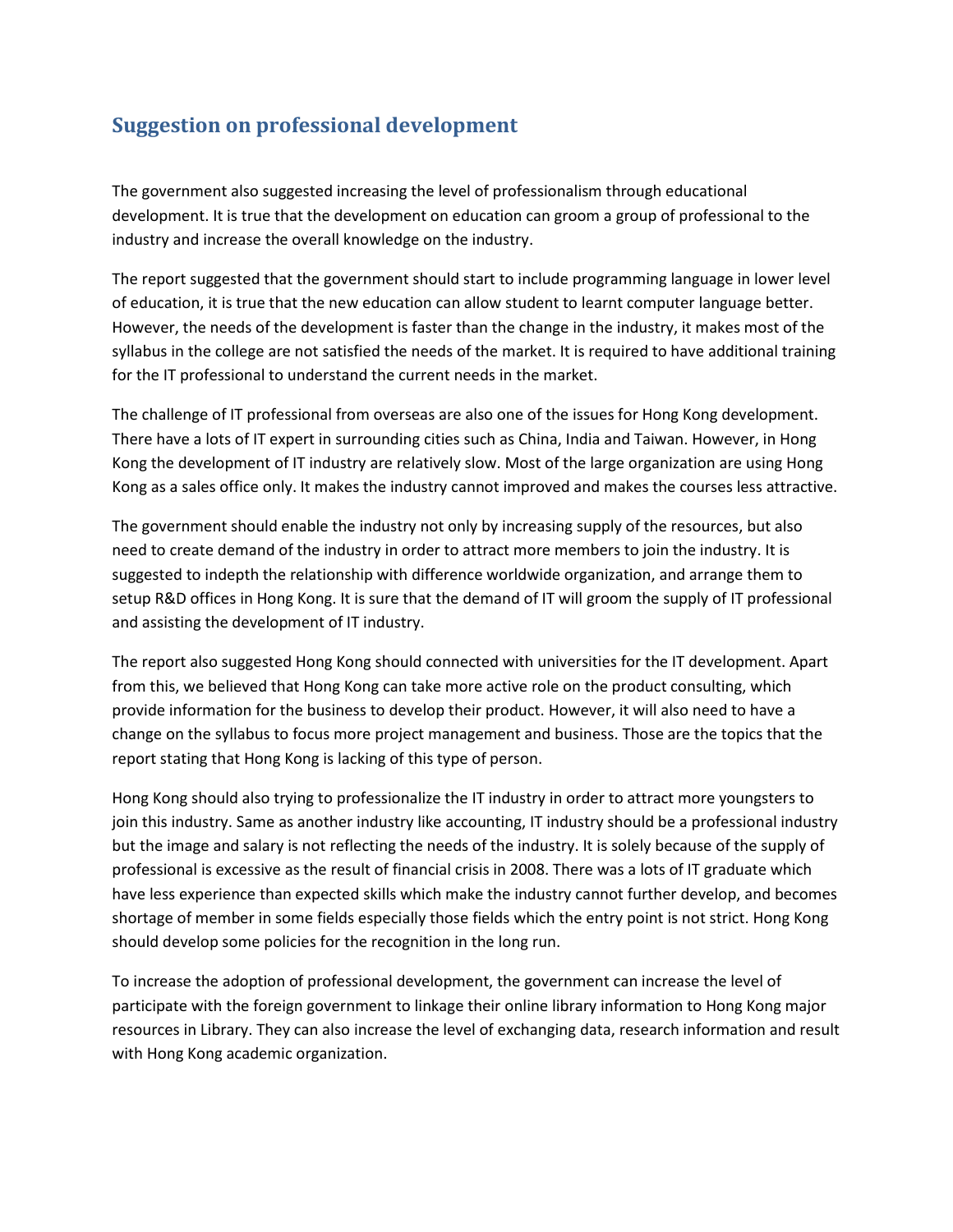In the early education area, the government can also cooperate with foreign schools overseas to have some joined virtual lectures. They can also using some communication tools like MSN or online chating platform to communicate. The teachers in schools should also encourage their students to using this kind of platform to communicate with others.